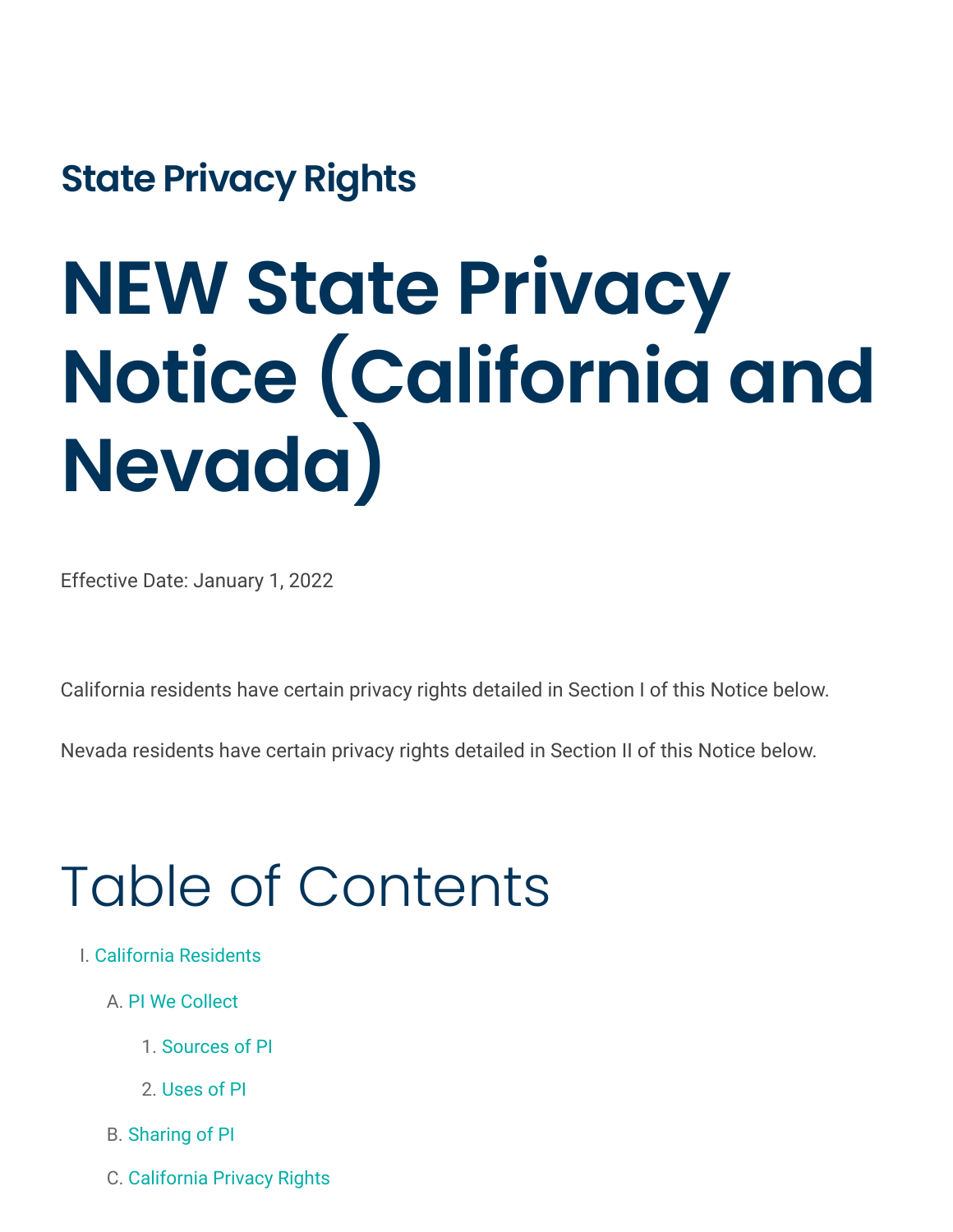#### 1. [The Right to Know](#page-10-0)

- a. [Categories](#page-10-1)
- b. [Specific Pieces](#page-11-0)
- 2. [Do Not Sell](#page-11-1)
- 3. [Delete](#page-13-0)
- 4. [Non-Discrimination and Financial Incentive Programs](#page-14-0)
- 5. [Authorized Agents](#page-15-0)
- 6. [Limitation of Rights](#page-15-1)
- D. [Additional California Notices](#page-15-2)
	- 1. [Third Party Marketing and Your California Privacy Rights](#page-15-3)
	- 2. [Online Privacy Practices](#page-16-0)
		- a. [Tracking and Targeting](#page-16-1)
		- b. [California Minors](#page-16-2)
- II. [Nevada Residents](#page-16-3)
- III. [Contact Us](#page-17-0)

# <span id="page-1-0"></span>I. **California Residents**

This Section I of this Notice applies to "Consumers" as defined by the California Consumer Privacy Act (together with its regulations, the "**CCPA**") as a supplement to My College Options, Inc.'s ("**Company**," "**us**," "**we**," or "**our**") other privacy policies or notices. In the event of a conflict between any other Company policy, statement or notice and this Notice, this Notice will prevail [as to California Consumers and their rights under the CCPA. Please see also our general Privacy](https://encourageme.com/privacy-policy/) Policy and any other privacy notice posted or referenced on our websites, apps, products, or services including, without limitation, [www.myoptions.org,](http://www.myoptions.org/) encourageme.com,

[encourage.myoptions.org](http://encourage.myoptions.org/), mycollegeoptions.org, admitted.ly and/o[r admittedly.com](http://admittedly.com/) websites, and any other online service location (e.g., website or mobile app) that posts a link to this Notice or as otherwise relates to our products or services (e.g., paper student questionnaires) for more information on our data practices.

Consistent with the CCPA, subsections A and B of this Section I describe our collection, use, disclosure and sale of California Consumers' "Personal Information" ("**PI**") as defined by the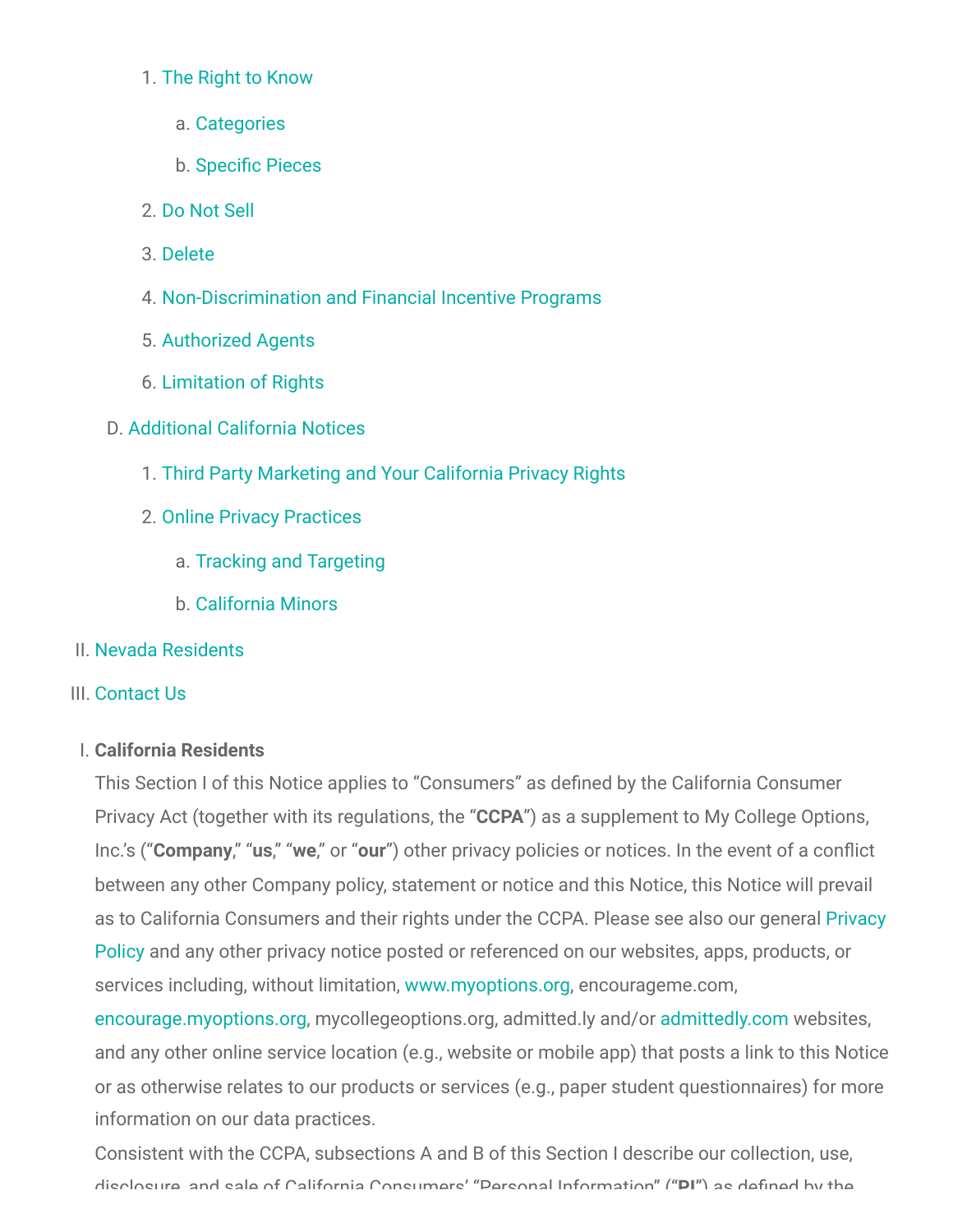disclosure, and sale of California Consumers Personal Information ( **PI** ) as defined by the

CCPA, except to the extent such PI is exempt from the notice obligations of the CCPA, for calendar year 2021 and will be updated annually. Our current privacy notices at the point of collection, as well as our general privacy policies and other privacy notices may reflect practices that are more current. Section I.C explains the rights California Consumers have under the CCPA, and Section I.D provides notices to Californians required by other laws. Consistent with the CCPA, job applicants, current and former employees and independent contractors ("**Personnel**"), and subjects of certain business-to-business communications acting solely in their capacity as representatives of another business, are not considered "Consumers" for purposes of this California Privacy Notice or the rights described herein. However, our Personnel may obtain a separate privacy notice that is applicable to them by contacting our Human Resources.

Publicly available information is not treated as PI under the CCPA, so this notice is not intended to apply to that data and your Consumer privacy rights do not apply to that data. To aid in readability, in some places we have abbreviated or summarized CCPA terms or language and in some places in this Section I we cite to specific CCPA sections for your reference. Terms defined in the CCPA that are used in this Section I shall have the same meaning as in the CCPA.

# <span id="page-2-0"></span>A. **PI We Collect**

In 2021, we collected, retained, used, and disclosed PI about California Consumers as follows:

| Category of PI                                        | Examples of PI                                                                                                                                                                                                             |
|-------------------------------------------------------|----------------------------------------------------------------------------------------------------------------------------------------------------------------------------------------------------------------------------|
| Identifiers (CCPA<br>$\S1798.140(o)(1)(A))$           | This may include, but is not limited to: a real name,<br>alias, postal address, unique personal identifier, online<br>identifier, Internet Protocol address, email address,<br>account name, or other similar identifiers. |
| Personal Records<br>$(CCPA \S1798.140(0))$<br>(1)(B)) | This may include, but is not limited to: a real name,<br>alias, date of birth, postal address, parent's names, or<br>telephone number.                                                                                     |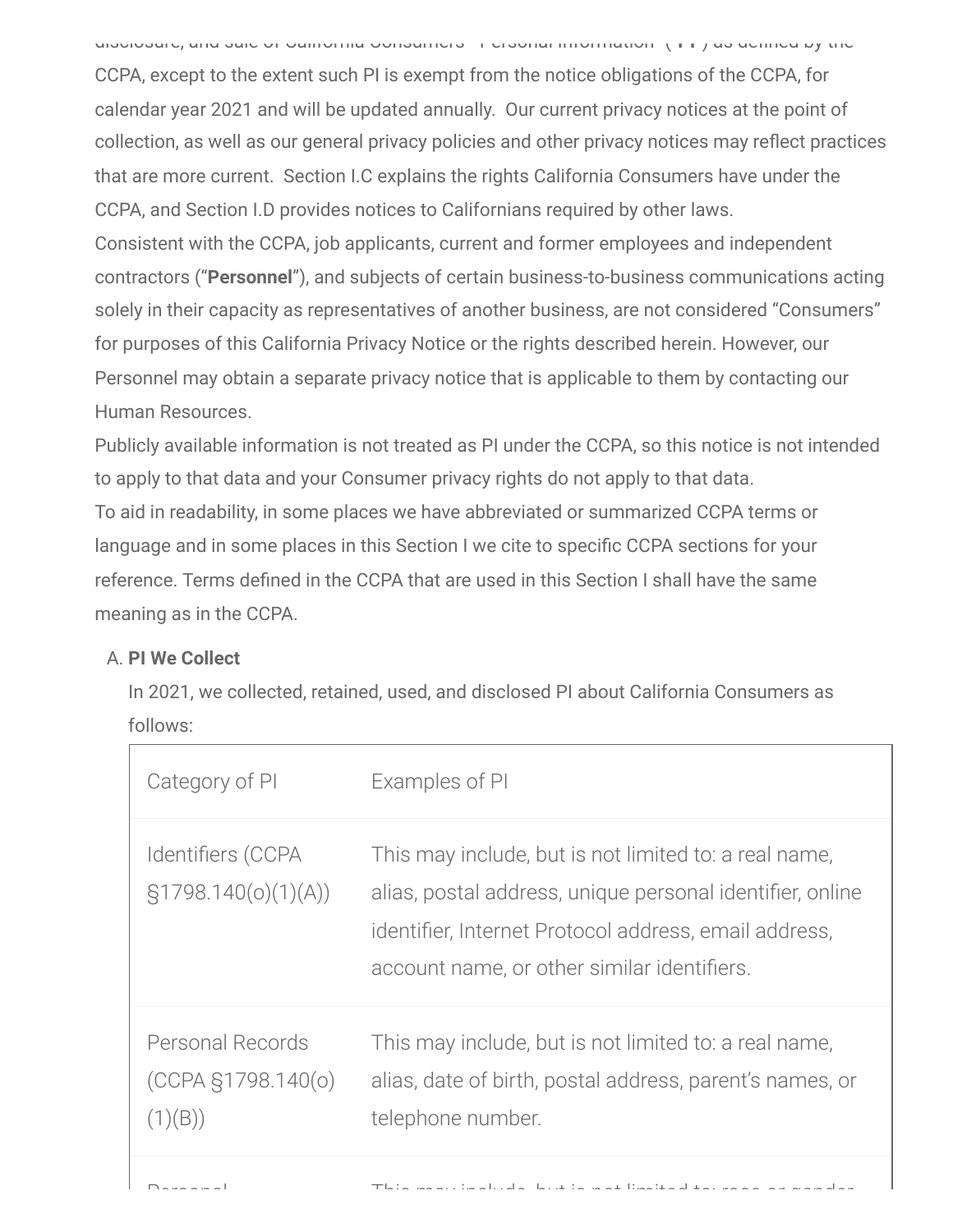| Personal<br>Characteristics or<br>Traits (CCPA<br>$\S1798.140(o)(1)(C))$                          | I his may include, but is not limited to: race or gender<br>identity.                                                                                                  |
|---------------------------------------------------------------------------------------------------|------------------------------------------------------------------------------------------------------------------------------------------------------------------------|
| <b>Customer Account</b><br>Details /<br>Commercial<br>Information (CCPA<br>$\S1798.140(o)(1)(D))$ | This may include, but is not limited to: products or<br>services purchased, obtained, or considered.                                                                   |
| Internet Usage<br>Information (CCPA<br>$\S1798.140(o)(1)(F))$                                     | This may include, but is not limited to: browsing<br>history, search history, and information regarding your<br>interaction with an Internet website or application.   |
| <b>Geolocation Data</b><br>$(CCPA \S1798.140(o)$<br>(1)(G))                                       | This may include, but is not limited to: precise physical<br>location or movements and travel patterns.                                                                |
| Sensory Data (CCPA<br>$\S1798.140(o)(1)(H))$                                                      | This may include, but is not limited to: audio<br>recordings of customer care calls.                                                                                   |
| Professional or<br>Employment<br>Information (CCPA<br>$\S1798.140(o)(1)(I))$                      | This may include, but is not limited to: professional<br>memberships or employment-related information.                                                                |
| Non-public<br><b>Education Records</b><br>$(CCPA \S1798.140(o)$<br>(1)(J))                        | This may include, but is not limited to: education<br>records directly related to a student maintained by an<br>educational institution or party acting on its behalf. |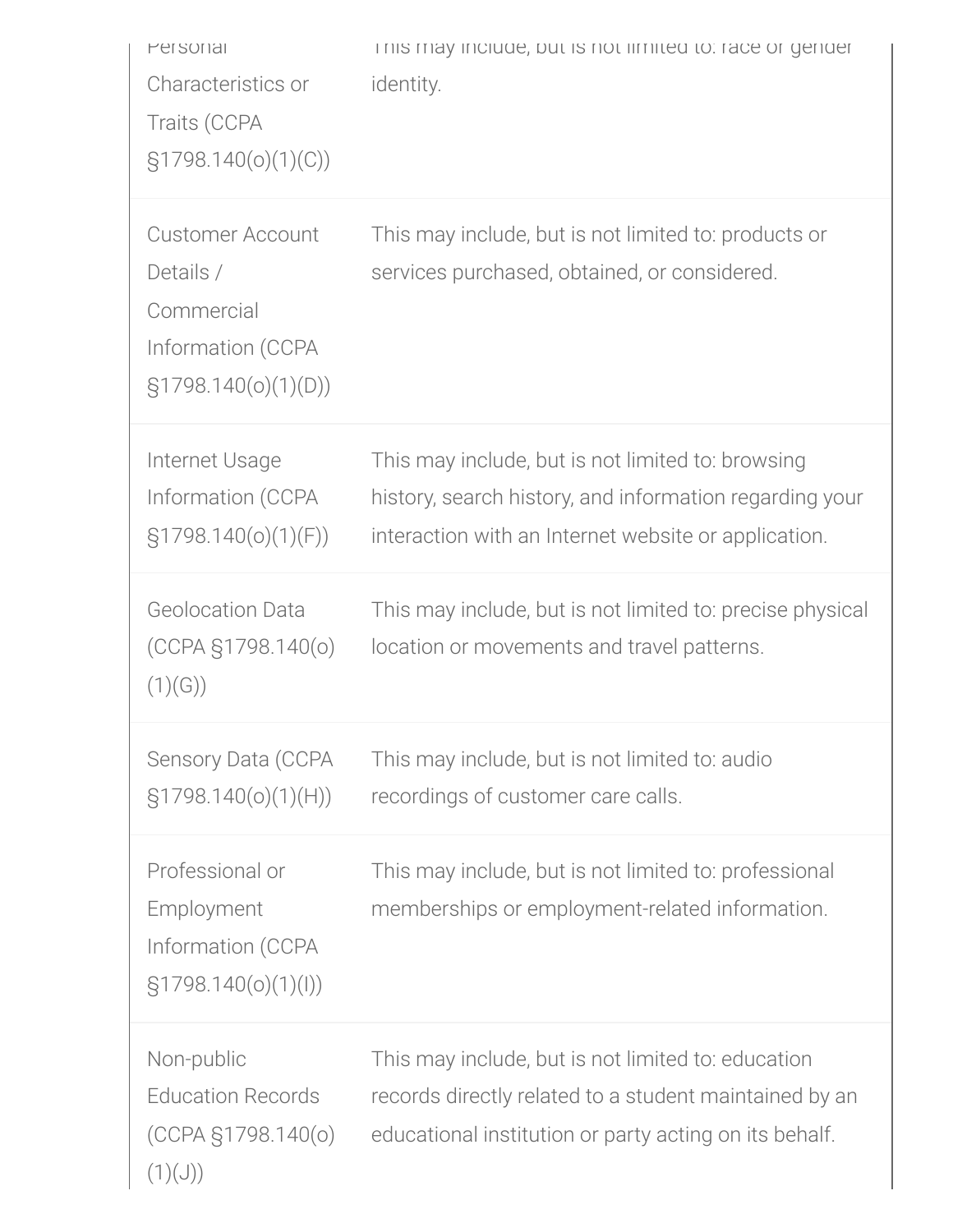| Inferences from PI     | This may include, but is not limited to: creating a    |
|------------------------|--------------------------------------------------------|
| Collected (CCPA        | profile about a Consumer reflecting the Consumer's     |
| $\S1798.140(o)(1)(K))$ | preferences, characteristics, attitudes, or abilities. |

The chart above reflects the categories of PI required by the CCPA. There may be additional information that we collect that meets the CCPA's definition of PI but is not reflected by a category, in which case we will treat it as PI as required by the CCPA, but will not include it when we are required to describe our practices by category of PI.

As permitted by applicable law, we do not treat deidentified data or aggregate consumer information as PI and we reserve the right to convert, or permit others to convert, your PI into deidentified data or aggregate consumer information, and may elect not to treat publicly available information as PI. We have no obligation to re-identify information or keep it longer than we need it to respond to your requests.

# <span id="page-4-0"></span>1. **Sources of PI**

We may collect PI directly from Consumers, from Consumers' devices, from service providers such as analytics companies, joint marketing providers, or other vendors and suppliers, from our parent and its and our other affiliated entities (**"Affiliates"**), and from advertising networks; provided however, that we only collect PI for Consumers with which we or our Affiliates have a direct relationship (e.g., students that take our voluntary educational and professional interest surveys, provide PI to our Affiliates and/or visit our website).

# <span id="page-4-1"></span>2. **Uses of PI**

Generally, we collect, retain, use, and share your PI to provide you services and as otherwise related to the operation of our business. For more detail on our disclosures and sale of PI, see the next section titled Sharing of PI.

We may collect, use and share the PI we collect for one or more of the following business purposes:

- **Processing Interactions and Transactions**;
- **Managing Interactions and Transactions**;

**P f i S i**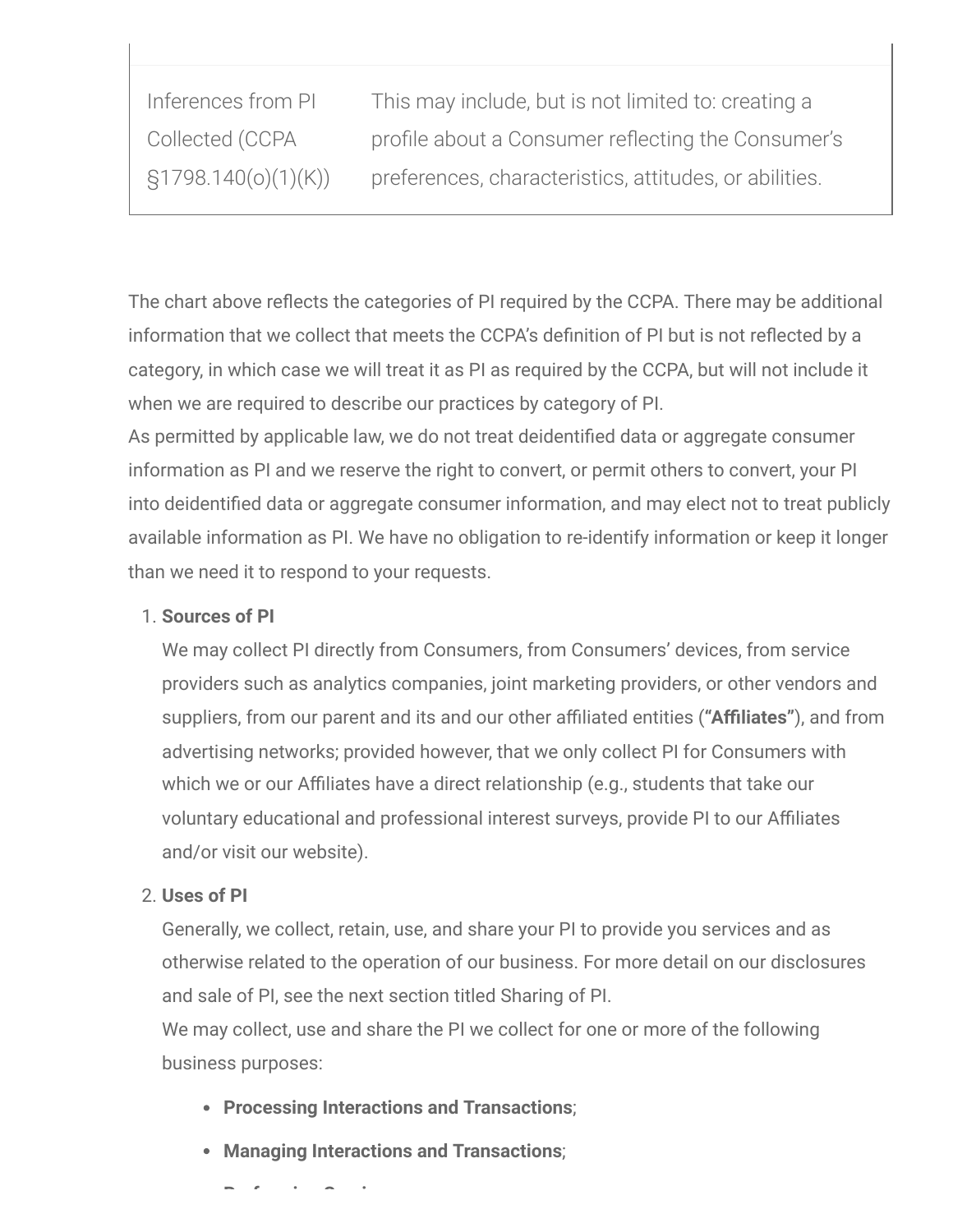- **Performing Services**;
- **Research and Development**;
- **Quality Assurance**;
- **Security**; and
- **Debugging**.Additional business purposes include sharing PI with third parties for other than a sale or one of the foregoing business purposes as required or permitted by applicable law, such as to our vendors that perform services for us, to the government or private parties to comply with law or legal process, and to the consumer or other parties at the consumer's request, and for the additional purposes explained in our [Privacy Policy,](https://encourageme.com/privacy-policy/) and to assignees as part of an acquisition, bankruptcy, merger, asset sale or other transaction where a Third Party assumes control over all or part of our business ("**Other Business Purposes**").Subject to restrictions and obligations of the CCPA, our vendors may also use your PI for some or all of the above listed business purposes. Our vendors may themselves engage services providers or subcontractors to enable them to perform services for us, which sub-processing is, for purposes of certainty, an additional Other Business Purpose for which we are providing you notice.

We may collect and use your PI for commercial purposes such as in a manner that is deemed a sale under the CCPA. Our primary purpose is to help colleges, universities, and other providers of Education-related Products and Services (defined below) connect with students that participate in our Program, such as voluntary educational and occupational interests and opportunities surveys, so that students can receive information and resources directly from them. "**Education-related Products and Services**" means from colleges and universities, as well as other education-related products and services such as:

- Financial planning, student loans, and scholarships;
- Enrichment opportunities such as travel programs, camps, extra-curricular activities and conferences;
- Curriculum materials, books, Internet based educational programs, educational magazines providing low-cost literary products;
- Academic assistance, remedial help, and preparation for college-entrance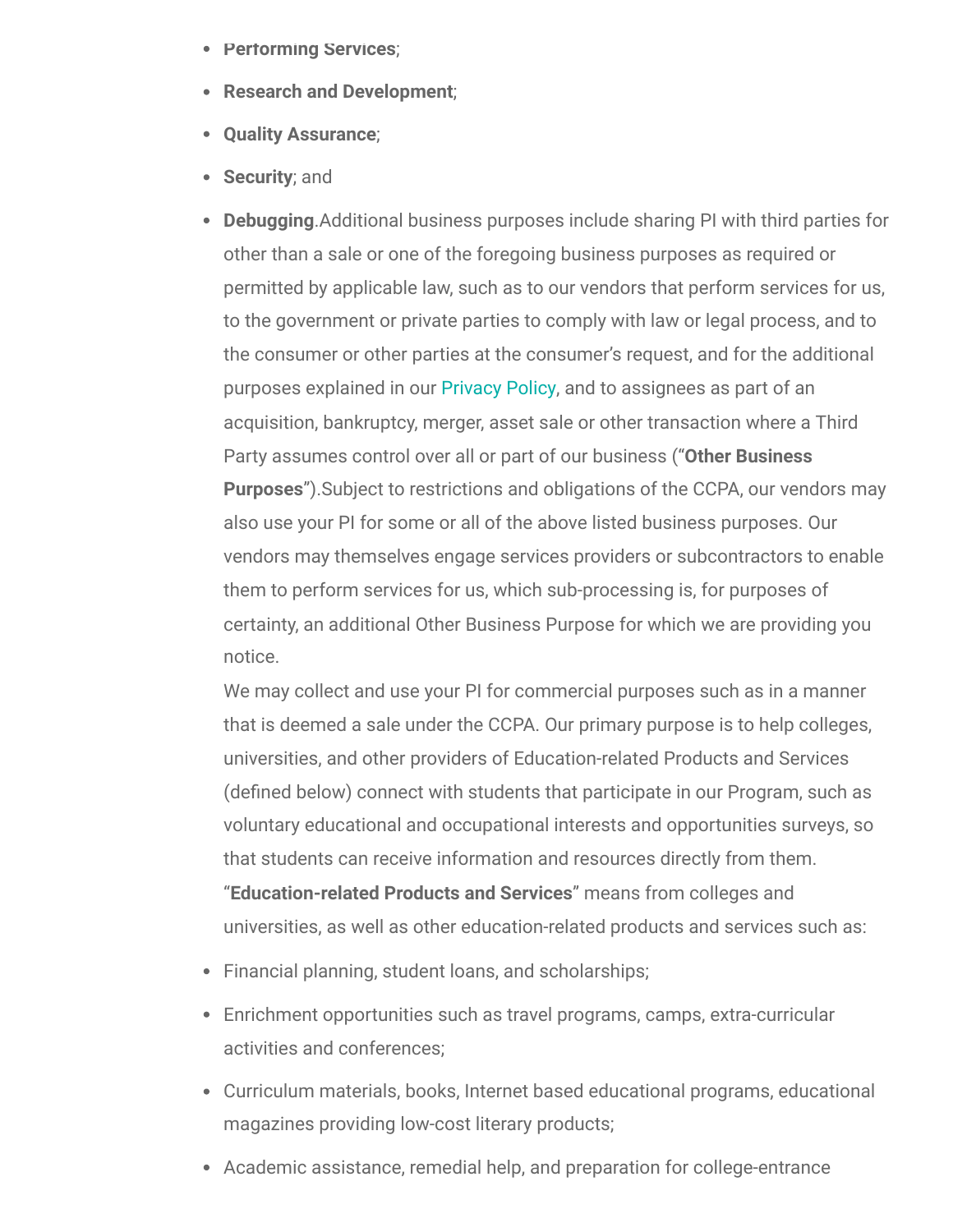examinations;

- Recognition for high levels of performance;
- Participation in community service;
- Learning about civic responsibilities; and
- Employment, career options and the military.

# <span id="page-6-0"></span>B. **Sharing of PI**

In 2021, we disclosed PI about California Consumers to our service providers, other vendors, Affiliates, and/or third parties as follows:

| Category of PI   | Categories of Recipients                                                                                                                                                                                                                                                                                                                                                                                  |
|------------------|-----------------------------------------------------------------------------------------------------------------------------------------------------------------------------------------------------------------------------------------------------------------------------------------------------------------------------------------------------------------------------------------------------------|
| Identifiers      | <b>Business Purpose Disclosure:</b><br>• Affiliates<br>• Service Providers, such as External Marketing and<br>Advertising Agencies, Data Processors, and Cloud<br>Providers<br>• Public Authorities/Government Bodies<br>Sample:<br>• Affiliates to enable colleges, universities and other<br>providers of Education-related Products and Services to<br>learn about and connect directly with students. |
|                  | • Cookie Operators (as defined in the Sale section below)                                                                                                                                                                                                                                                                                                                                                 |
| Personal Records | Business Purpose Disclosure:<br>• Affiliates<br>• Service Providers, such as External Marketing and<br>Advertising Agencies, Data Processors, and Cloud<br>Providers<br>• Public Authorities/Government Bodies<br>Sample:<br>• Affiliates to enable colleges universities and other                                                                                                                       |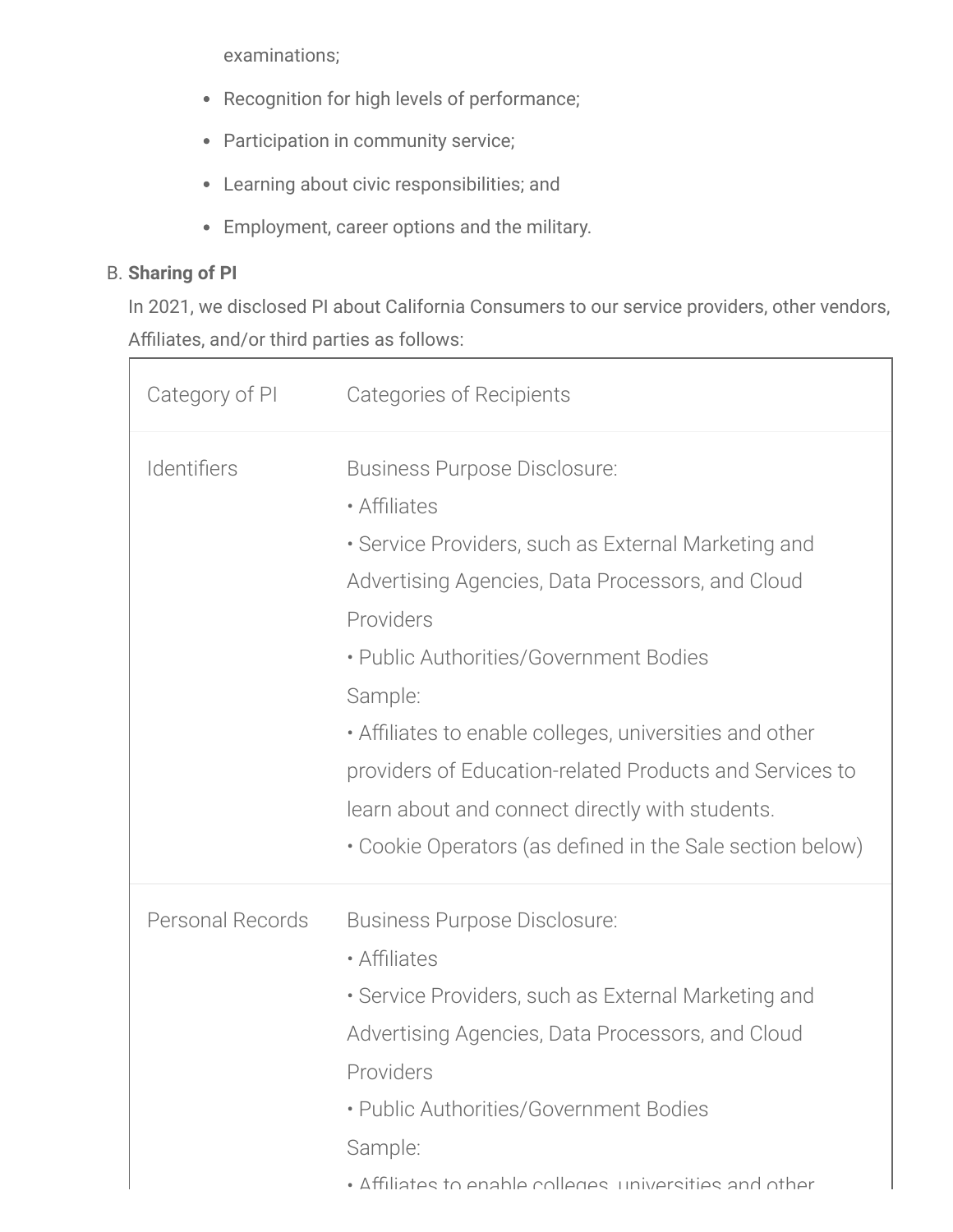|                          | miniquo to chapic concyce, annicronice and other          |
|--------------------------|-----------------------------------------------------------|
|                          | providers of Education-related Products and Services to   |
|                          | learn about and connect directly with students.           |
|                          |                                                           |
| Personal                 | <b>Business Purpose Disclosure:</b>                       |
| Characteristics or       | • Affiliates                                              |
| <b>Traits</b>            | • Service Providers, such as External Marketing and       |
|                          | Advertising Agencies, Data Processors, and Cloud          |
|                          | Providers                                                 |
|                          |                                                           |
|                          | Sample:                                                   |
|                          | • Affiliates to enable colleges, universities and other   |
|                          | providers of Education-related Products and Services to   |
|                          | learn about and connect directly with students.           |
| Customer                 | Business Purpose Disclosure:                              |
|                          |                                                           |
| <b>Account Details /</b> | • Affiliates                                              |
| Commercial               | • Public Authorities/Government Bodies                    |
| Information              | · Service Providers, such as External Marketing and       |
|                          | Advertising Agencies, Data Processors, and Cloud          |
|                          | Providers                                                 |
|                          | Sample:                                                   |
|                          | • Affiliates to enable colleges, universities and other   |
|                          | providers of Education-related Products and Services to   |
|                          | learn about and connect directly with students.           |
| Internet Usage           | Business Purpose Disclosure:                              |
| Information              |                                                           |
|                          | • Service Providers, such as External Marketing and       |
|                          | Advertising Agencies, Data Processors, and Cloud          |
|                          | Providers                                                 |
|                          | Sample:                                                   |
|                          | • Cookie Operators (as defined in the Sale section below) |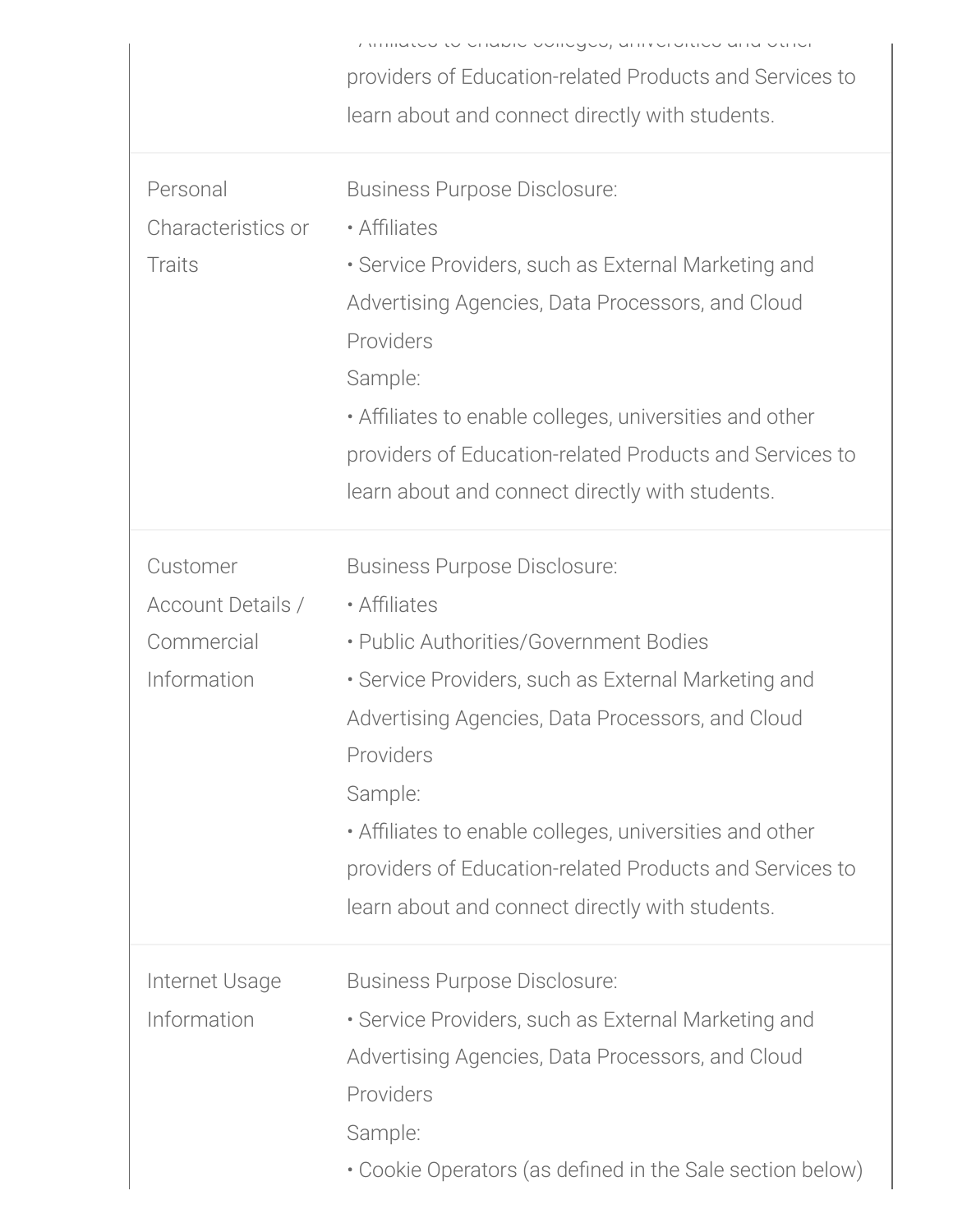| <b>Geolocation Data</b>                      | <b>Business Purpose Disclosure:</b><br>• Service Providers, such as Data Processors<br>Sample:<br>• Cookie Operators (as defined in the Do Not Sell section<br>below)                                                                                                                                                                                    |
|----------------------------------------------|----------------------------------------------------------------------------------------------------------------------------------------------------------------------------------------------------------------------------------------------------------------------------------------------------------------------------------------------------------|
| <b>Sensory Data</b>                          | Business Purpose Disclosure:<br>• Service Providers, such as Data Processors<br>Sample:<br>• Not Sold                                                                                                                                                                                                                                                    |
| Professional or<br>Employment<br>Information | <b>Business Purpose Disclosure:</b><br>• Affiliates<br>• Service Providers, such as Data Processors<br>Sample:<br>• Affiliates to enable colleges, universities and other<br>providers of Education-related Products and Services to<br>learn about and connect directly with students.                                                                  |
| Inferences from<br>PI Collected              | Business Purpose Disclosure:<br>• Affiliates<br>• Service Providers, such as External Marketing and<br>Advertising Agencies, Data Processors, and Cloud<br>Providers<br>Sample:<br>• Affiliates to enable colleges, universities and other<br>providers of Education-related Products and Services to<br>learn about and connect directly with students. |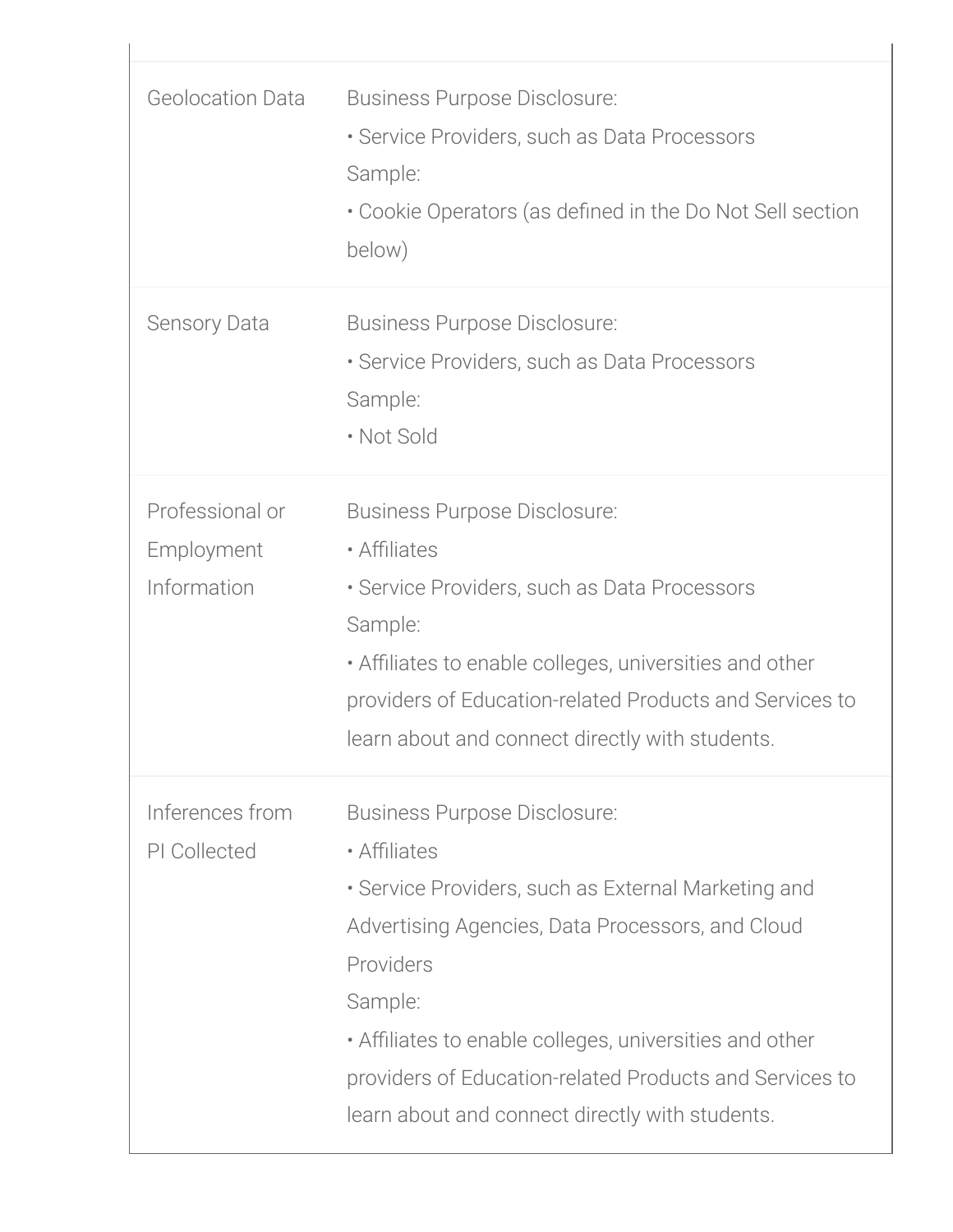While we don't believe that in 2021 we "sold" PI in the traditional sense, some of our 2021 activities may be characterized as such under the CCPA's expansive definition of "sale." Accordingly, we can be seen to have sold Consumer PI as set forth above.

For more information on how to exercise your do not sell rights, see the Do Not Sell subsection of the California Privacy Rights section of this Notice below.

#### <span id="page-9-0"></span>C. **California Privacy Rights**

We may, from time-to-time, update information in our notices regarding our data practices and your rights, modify our methods for you to make and for us to respond to your requests, and/or supplement our response(s) to your requests, as we continue to develop our compliance program to reflect the evolution of the law, regulation and our understanding of how it relates to our data practices.

We provide California Consumers the privacy rights described in this section. You have the right to exercise these rights via an authorized agent who meets the agency requirements of the CCPA and related regulations. As permitted by the CCPA, any request you submit to us is subject to an identification process ("**Verifiable Consumer Request**") as more fully explained in the Right to Know and Right to Delete sections below. We will not fulfill your Right to Know or Right to Delete request unless you have provided sufficient information for us to reasonably verify you are the Consumer about whom we collected PI. Please follow the instructions at our Consumer Rights Request page [here](https://privacyportal.onetrust.com/webform/b5288d89-90b2-4701-a997-7baf96b98d34/d07f1e34-ec3f-411a-8d2b-e941a386dda8) and respond to any follow up inquires we may make.

We will make commercially reasonable efforts to identify Consumer PI that we collect, process, store, disclose and otherwise use and to respond to your California Consumer privacy rights requests. In some cases, particularly with voluminous and/or typically irrelevant data, we may suggest that you receive the most recent or a summary of your PI and give you the opportunity to elect whether you want the rest or not. We reserve the right to direct you to where you may access and copy responsive PI yourself. We will typically not charge a fee to fully respond to your requests; provided, however, that we may charge a reasonable fee, or refuse to act upon a request, if your request is excessive, repetitive, unfounded or overly burdensome. If we determine that the request warrants a fee, or that we may refuse it, we will give you notice explaining why we made that decision. You will be provided a cost estimate and the opportunity to accept such fees before we will charge you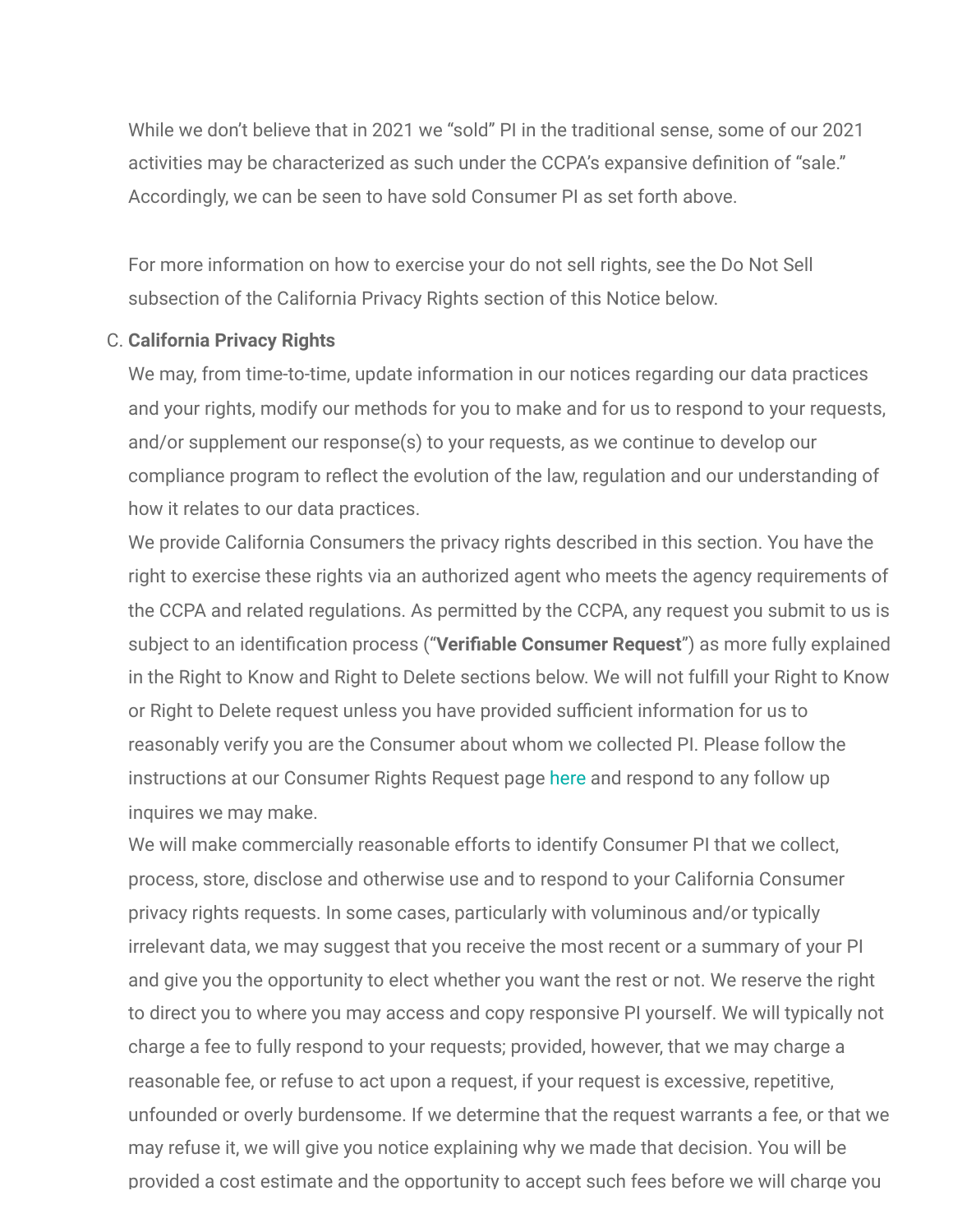for responding to your request.

#### <span id="page-10-0"></span>1. **The Right to Know**

#### <span id="page-10-1"></span>a. **Categories**

You have the right to send us a request, no more than twice in a twelve-month period, for any of the following for the period that is twelve months prior to the request date:

p pp y p g y

- The categories of PI we have collected about you.
- The categories of sources from which we collected your PI.
- The business or commercial purposes for our collecting or selling your PI.
- The categories of third parties to whom we have shared your PI.
- A list of the categories of PI disclosed for a business purpose in the prior 12 months and, for each, the categories of recipients, or that no disclosure occurred.
- A list of the categories of PI sold about you in the prior 12 months and, for each, the categories of recipients, or that no sale occurred.To make a request, follow the instructions at our Consumer Rights Request page [here](https://privacyportal.onetrust.com/webform/b5288d89-90b2-4701-a997-7baf96b98d34/d07f1e34-ec3f-411a-8d2b-e941a386dda8) or call us at 1-877-360-0833.

In order for us to look into your request, we first need to verify your identity, meaning that we need to make sure that you are the consumer we may have collected personal information about or a person who has been duly authorized to make the request on behalf of the consumer. We may verify a consumer's request to know categories of PI to a reasonable degree of certainty, which may include matching at least two data points provided by the consumer with data points maintained by us, which we have determined to be reliable for the purpose of verifying the consumer. If you fail to do so we may be unable to verify you sufficiently to honor your request, but we will refer you to Sections I.A and 1.B of this Notice for our categories disclosure with regard to Consumers generally. The information you send for us to verify your identity will be used for this purpose only.

For your specific pieces of information, as required by the CCPA, we will apply the heightened verification standards set forth in subsection (b) below.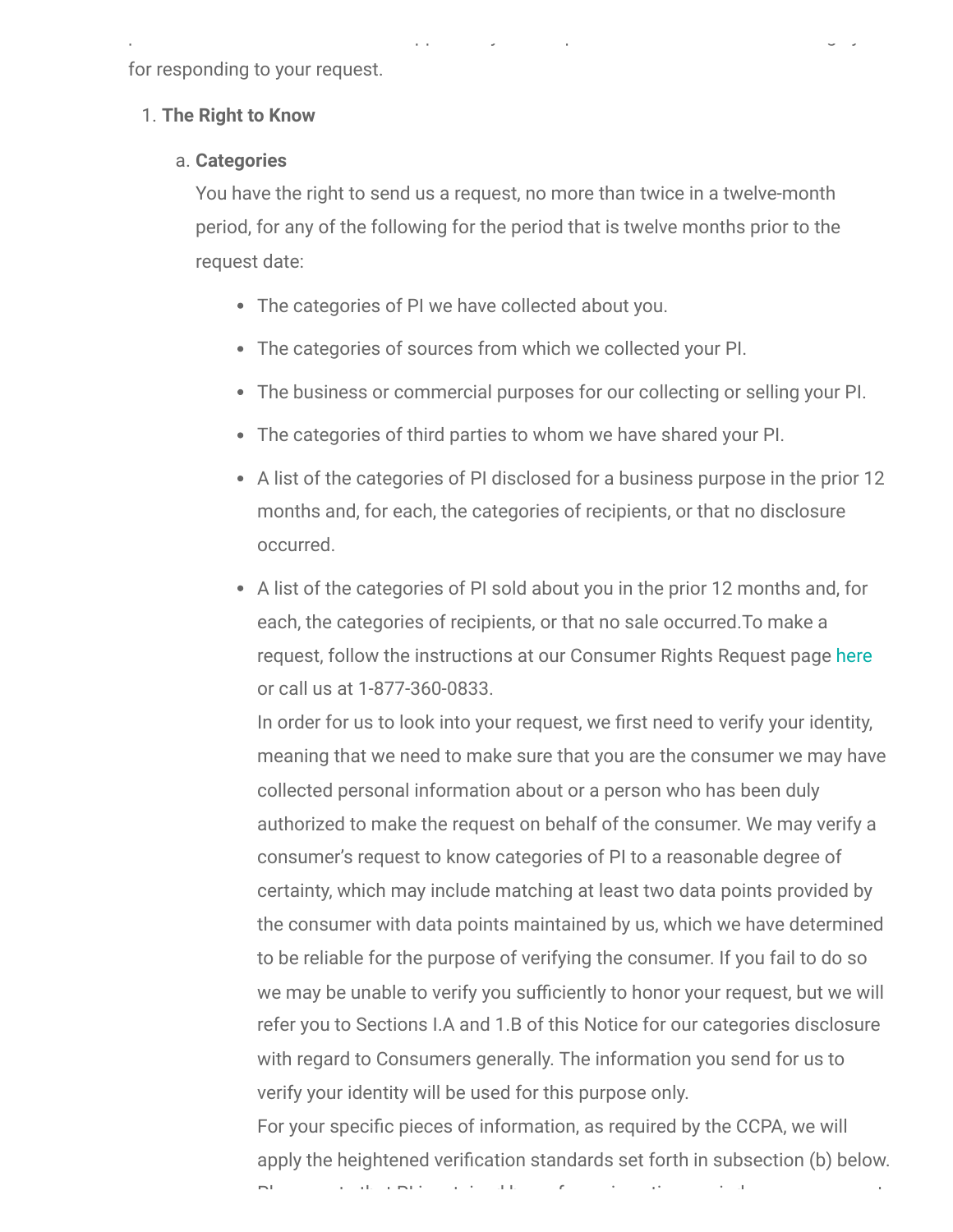Please note that PI is retained by us for various time periods, so we may not be able to fully respond to what might be relevant going back 12 months prior to the request.

#### <span id="page-11-0"></span>b. **Specific Pieces**

You have the right to make or obtain a transportable copy, no more than twice in a twelve-month period, of your PI that we have collected in the period that is 12 months prior to the request date and are maintaining. To make a request, follow the instructions at our Consumer Rights Request page [here](https://privacyportal.onetrust.com/webform/b5288d89-90b2-4701-a997-7baf96b98d34/d07f1e34-ec3f-411a-8d2b-e941a386dda8) or call us at 1-877-360-0833 and respond to any follow up inquires we may make.

In order for us to look into your request, we first need to verify your identity, meaning that we need to make sure that you are the consumer we may have collected personal information about or a person who has been duly authorized to make the request on behalf of the consumer. We may verify a consumer's request to know specific pieces of PI to a reasonably high degree of certainty, which may include matching at least three data points provided by the consumer with data points maintained by us, which we have determined to be reliable for the purpose of verifying the consumer. If you fail to provide the data points we may be unable to verify you sufficiently to honor your request, but we will then treat it as a categories request (explained above) The information you send for us to verify your identity will be used for this purpose only.

Please note that we retain PI for various time periods, so we may not be able to fully respond to what might be relevant going back 12 months prior to the request.

# <span id="page-11-1"></span>2. **Do Not Sell**

Although we do not think we sell Consumer PI in the traditional sense, because we disclose PI of our program participants to our Affiliates so that they can disclose it under a restricted license to colleges, universities and other providers of Educationrelated Products and Services to learn about and directly contact them, as more fully explained above, doing so can be seen to be a "sale" under the CCPA's expansive definition of sale. In addition, data collection by certain Cookie Operators, as more fully described below, may be deemed to be a sale by us.

However, we will not knowingly sell PI of Consumers under 16 without obtaining opt-in consistent with the requirements of the CCPA. However, we may sell PI of a California Consumer that we Collected before they turned 16 once they have turned 16 without such an opt-in.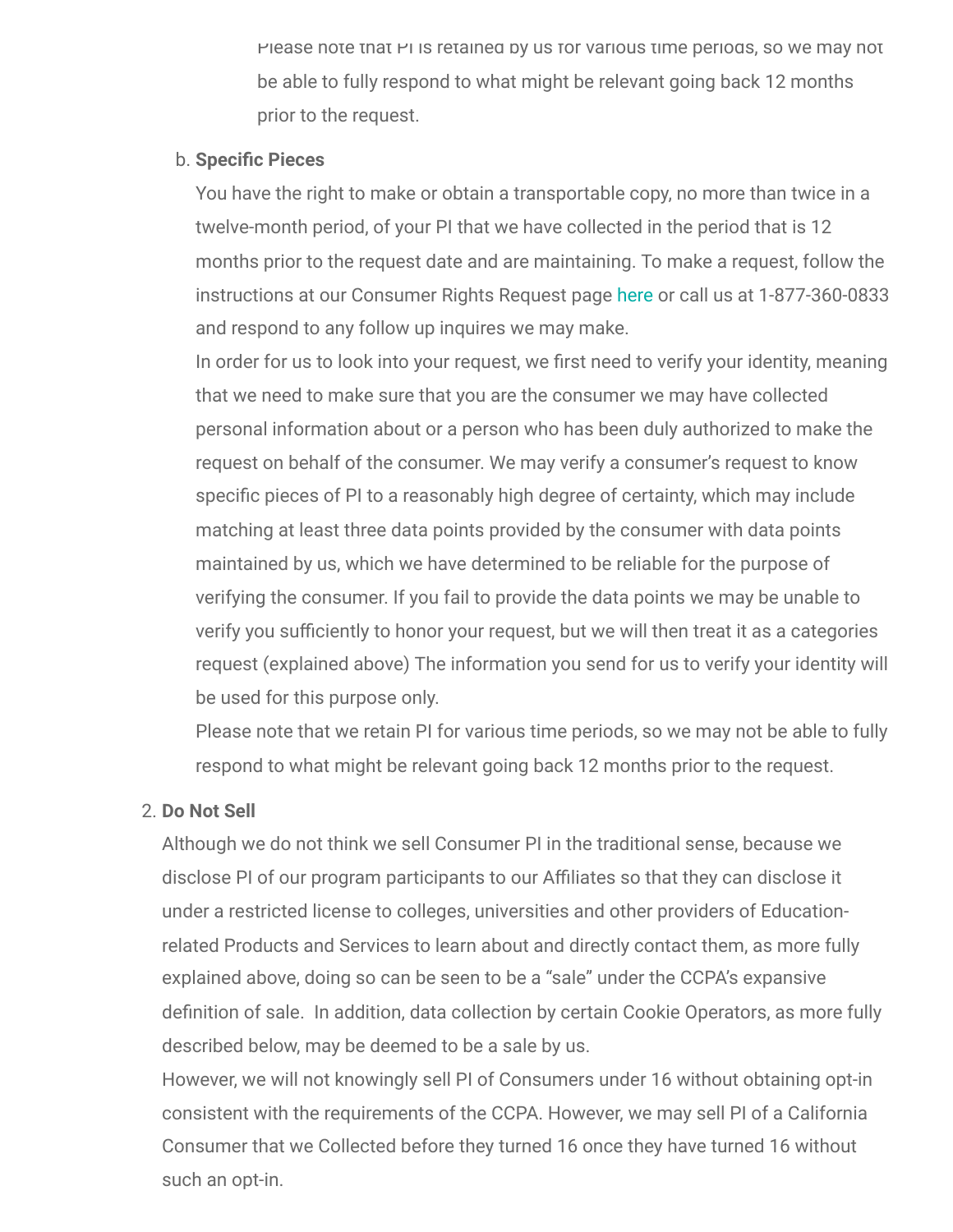California Consumers have the right to direct us to not sell their PI. However, a do not sell request to us is not a do not sell request to our Affiliates, including without limitation, ACT, Inc.

For sales unrelated to Cookie Operators, you may exercise your "do not sell" rights by using our California Consumer Rights Portal found [here](https://privacyportal.onetrust.com/webform/b5288d89-90b2-4701-a997-7baf96b98d34/d07f1e34-ec3f-411a-8d2b-e941a386dda8) or call us at 1-877-360-0833. Please note that exercising your right to opt-out of sale will terminate our ability to continue to provide the PI to our Affiliates so that they can disclose it providers of Education-related Products and Services to contact you. To also opt-out of Cookie Operator sales, follow the instructions in the next paragraph.

There may be cookies and other tracking technologies associated with our online services operated by third-party services ("**Cookie Operators**") that may collect PI, which fall under the identifiers and internet usage information categories under the CCPA. We do not believe that we sell PI collected by Cookie Operators. However, we will treat PI collected by Cookie Operators as subject to an opt-out request and provide the ability for you to exercise choice with respect via our cookie preference center available [here.](https://privacyportal.onetrust.com/webform/b5288d89-90b2-4701-a997-7baf96b98d34/d07f1e34-ec3f-411a-8d2b-e941a386dda8) Please note that, given technical constraints due to the way cookies operate, you must do this separately using each browser or device you use and your opt-out will not be effective if you block or clear cookies.

Please see further information below, and in our [Privacy Policy](https://encourageme.com/privacy-policy/) on other ways to exercise choice with respect to cookies and other tracking technologies, including how to opt-out of certain interest-based advertising.

Tracking Technologies – Your Additional Choices

*Browser Settings:* You can also exercise control over browser-based cookies by adjusting the settings on your browser, and mobile devices may offer ad and data limitation choices. Please note that when you use cookie control tools, you will have to change your settings for each browser and device you use, and your limitation on cookies can limit the functionality of online services you use, including our services. Use the help function on your browser or click on the applicable links below to learn more:

- [Google Chrome](https://support.google.com/chrome/answer/95647?co=GENIE.Platform%3DDesktop&hl=en)
- [Firefox](https://support.mozilla.org/en-US/kb/enhanced-tracking-protection-firefox-desktop?redirectslug=enable-and-disable-cookies-website-preferences&redirectlocale=en-US)

p

- [Internet Explorer](https://support.microsoft.com/en-gb/windows/delete-and-manage-cookies-168dab11-0753-043d-7c16-ede5947fc64d)
- [Edge](https://support.microsoft.com/en-us/microsoft-edge/delete-cookies-in-microsoft-edge-63947406-40ac-c3b8-57b9-2a946a29ae09)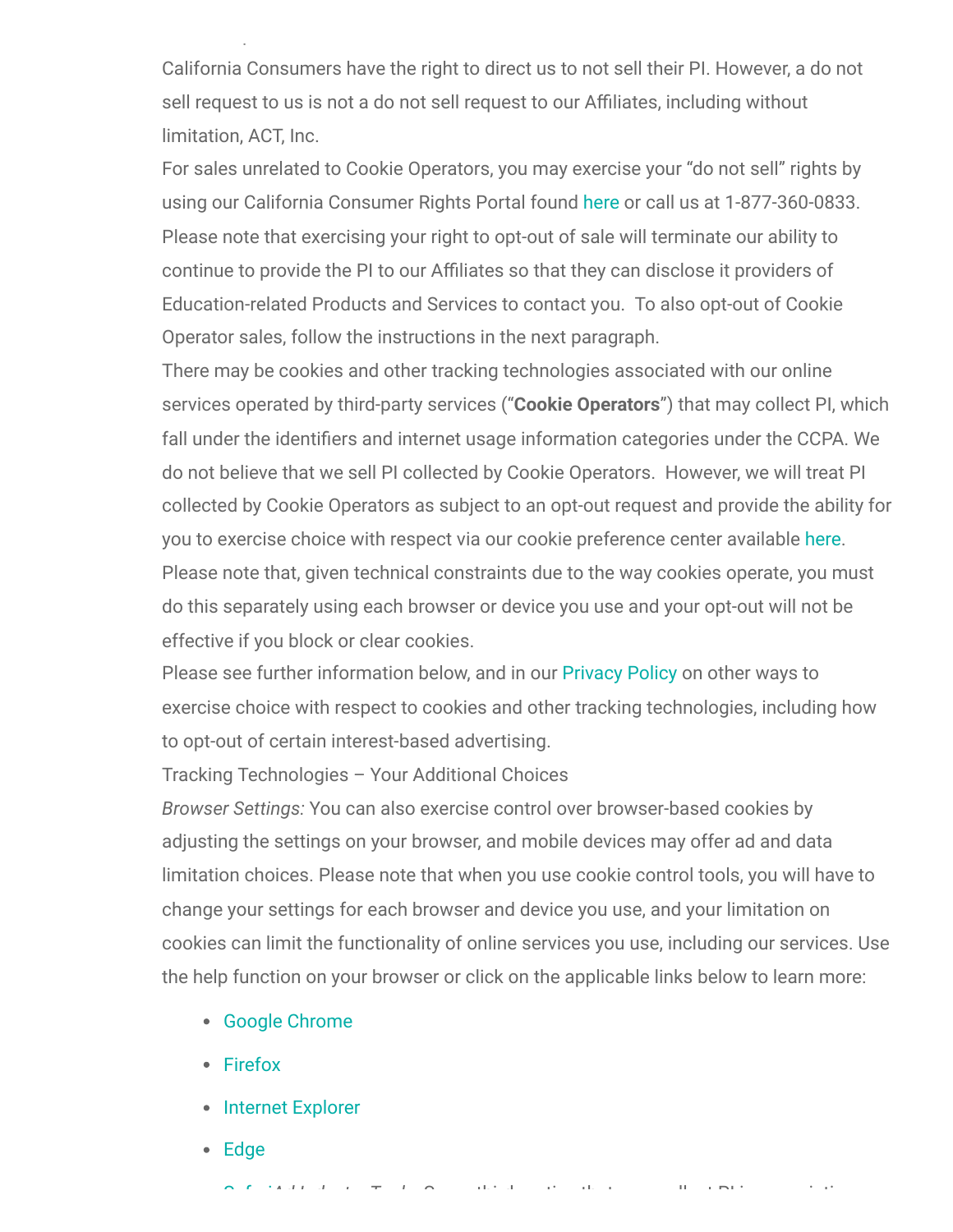• [Safari](https://support.apple.com/en-gb/HT201265)*Ad Industry Tools*: Some third parties that may collect PI in association with your use of our online services for advertising, analytics and other purposes, and may sell that PI downstream, provide you the opportunity to opt-out of their sales. Please visit <https://www.privacyrights.info/> to opt-out of the sale of PI by participating third parties. You must opt out on every device and browser you use in order to effectuate your "Do Not Sell" requests from these parties. However, opting out does not mean you will stop seeing ads and you may continue to still see interest-based ads. You can also learn more about how to exercise certain choices regarding cookies and interest-based advertising at [http://www.aboutads.info/choices/,](http://www.aboutads.info/choices/) [http://www.aboutads.info/appchoices,](http://www.aboutads.info/appchoices) and [http://www.networkadvertising.org/choices/.](http://www.networkadvertising.org/choices/) In addition, third-party tools may enable you to search for and opt-out of some of these trackers, such as the Ghostery browser plug-in available at<https://www.ghostery.com/>. We do not represent that these third-party tools, programs or statements are complete or accurate. Clearing cookies or changing settings may affect your choices and you may have to opt-out separately via each browser and other device you use. Cookie-enabled opt-outs signals may no longer be effective if you delete, block or clear cookies. We are not responsible for the completeness, accuracy or effectiveness of any third-party notices or choices. Some browsers have signals that may be characterized as do not track signals, but we do not understand them to operate in that manner or to indicate a "Do Not Sell" expression by you, so we currently do not recognize these as do not sell

We may disclose your PI for the following purposes, which are not a sale: (1) if you direct us to share PI; (2) to comply with your requests under the CCPA; (3) as part of a merger or asset sale; and (4) as otherwise required or permitted by applicable law.

<span id="page-13-0"></span>3. Delete

requests.

Except to the extent we have a basis for retention under CCPPA, you may request that we delete your PI that we have collected directly from you and are maintaining. Our retention rights include, without limitation, to complete transactions and service you have requested or that are reasonably anticipated, for security purposes, for legitimate internal business purposes, including maintaining business records, to comply with law, to exercise or defend legal claims, and to cooperate with law enforcement. Note also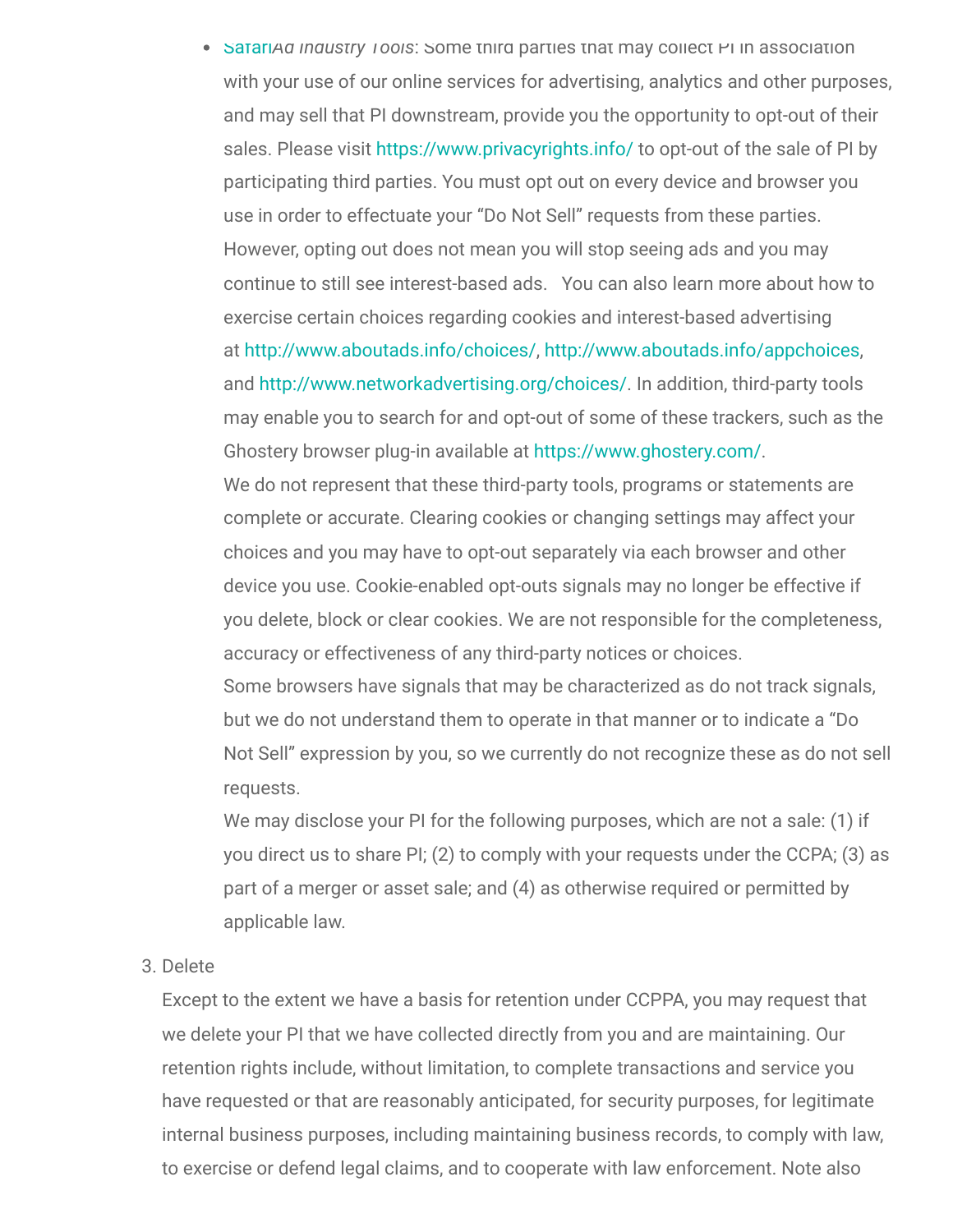that we are not required to delete your PI that we did not collect directly from you. To make a request, follow the instructions at our Consumer Rights Request page [here](https://privacyportal.onetrust.com/webform/b5288d89-90b2-4701-a997-7baf96b98d34/d07f1e34-ec3f-411a-8d2b-e941a386dda8) or call us at 1-877-360-0833 and respond to any follow up inquires we may make. Please note that exercising your deletion right will terminate our ability to continue to provide the PI to our Affiliates for their disclosure to providers of Education-related Products and Services. However, a deletion request to us is not a deletion request to our Affiliates and will not terminate your ACT account. If you wish to make a deletion request to any of our Affiliates, visit their website and contact them directly.

In order for us to look into your request, we first need to verify your identity, meaning that we need to make sure that you are the consumer we may have collected personal information about or a person who has been duly authorized to make the request on behalf of the consumer. We are required to verify a consumer's request to delete to a reasonable degree of certainty, which may include matching at least two data points provided by the consumer with data points maintained by us, or to a reasonably high degree of certainty, which may include matching at least three data points provided by the consumer with data points maintained by us, depending on the sensitivity of the PI and the risk of harm to the consumer posted by unauthorized deletion. If you fail to provide the data points we will be unable to verify you sufficiently to honor your request. The information you send for us to verify your identity will be used for this purpose only. However, you may alternatively exercise more limited control of your PI by instead opting-out of our commercial emails by following the unsubscribe instructions at the end of such messages or exercising your do not sell rights described above.

#### <span id="page-14-0"></span>4. **Non-Discrimination and Financial Incentive Programs**

California residents also have the right not to receive discriminatory treatment for the exercise of any of the privacy rights conferred by the CCPA. We will not discriminate against you in a manner prohibited by the CCPA because you exercise your CCPA rights. As of the Effective Date, we did not offer any programs requiring you to limit any of your CCPA rights, or otherwise require you to limit your CCPA rights in connection with charging a different price or rate, or offering a different level or quality of good or service. If we do so, the CCPA requires certain program terms and notices for California Consumers describing the material aspects of any such program and the rights of California participants. Participating in any such programs will be entirely optional. We may add or change programs and/or their terms by posting notice on the program descriptions, so be sure to check them regularly.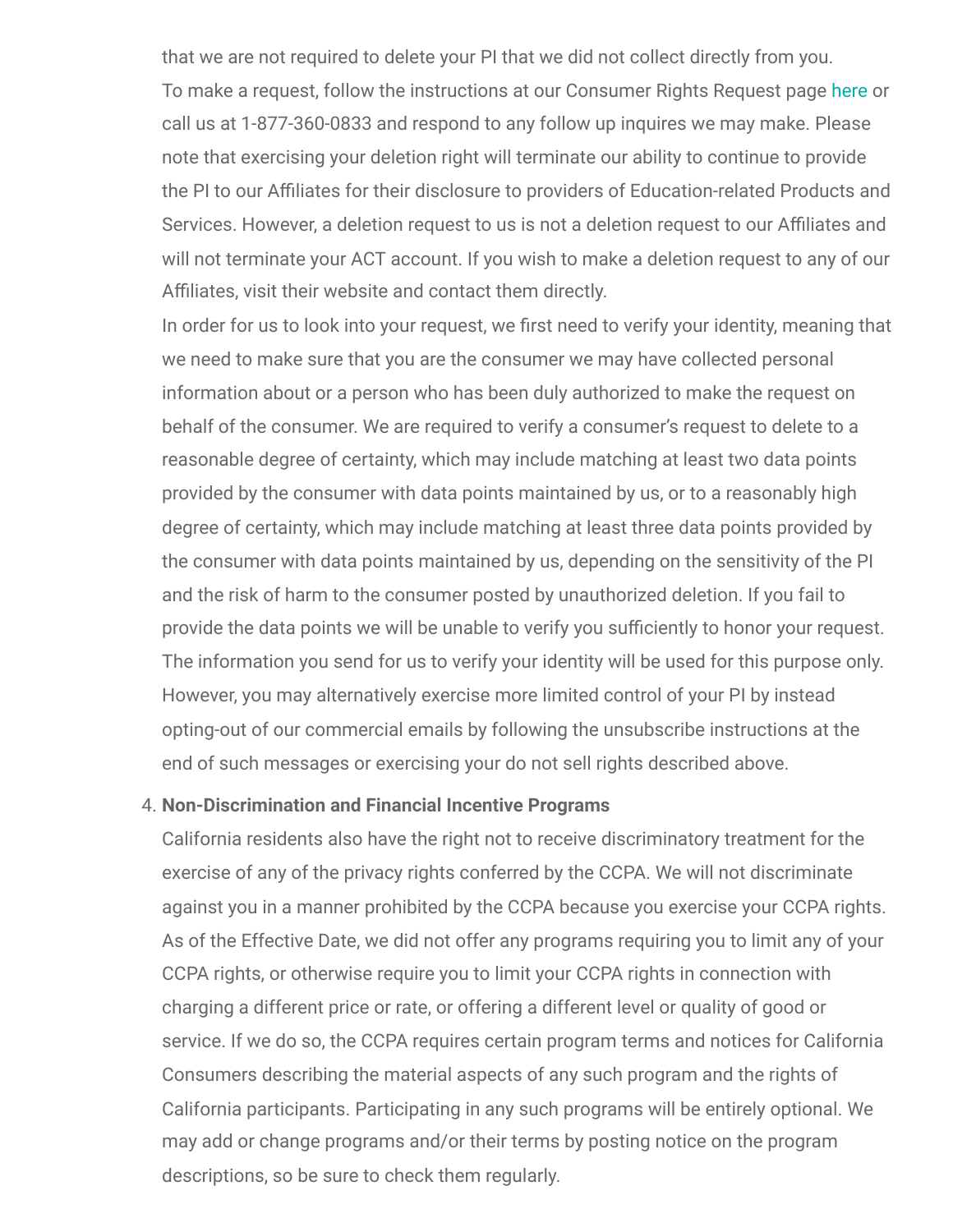# <span id="page-15-0"></span>5. **Authorized Agents**

If a Consumer chooses to submit a Right to Know or Right to Delete request through an Authorized Agent, we require the Authorized Agent to submit a request through our California Consumer Rights Portal [here.](https://privacyportal.onetrust.com/webform/b5288d89-90b2-4701-a997-7baf96b98d34/d07f1e34-ec3f-411a-8d2b-e941a386dda8) We will require verification of agency authority consistent with the CCPA, which can be accomplished by presenting a power of attorney that meets the CCPA's requirements that we can reasonably verify as valid ("**PoA"**). Absent such a PoA, we may ask the authorized agent to provide a signed permission by the Consumer and we may directly confirm with the verified Consumer that they provided the authorized agent permission to submit the request.

# <span id="page-15-1"></span>6. **Limitation of Rights**

Notwithstanding anything to the contrary, we may collect, use and disclose your PI as required or permitted by applicable law and this may override your CCPA rights. In addition, we need not honor any of your requests to the extent that doing so would infringe upon our or any other person or party's rights or conflict with applicable law.

# <span id="page-15-2"></span>D. **Additional California Notices**

In addition to CCPA rights, certain Californians are entitled to certain other notices, including:

# <span id="page-15-3"></span>1. **Third Party Marketing and Your California Privacy Rights**

**Separate from your CCPA "Do Not Sell" rights you have the following additional rights regarding disclosure of your information to third parties for their own direct marketing purposes:**

We provide California residents with the option to opt-in or opt-out to sharing of "personal information" as defined by California's "Shine the Light" law with third parties, other than with our Affiliates, for such third-parties' own direct marketing purposes. California residents may exercise that opt-out, and/or request information about our compliance with the Shine the Light law, and obtain a disclosure of third parties we have shared information with in accordance with the law for their direct marketing purposes absent your choice (i.e., Company Parties/Affiliates) and the categories of information shared, by contacting us at [privacy@encourageme.com](mailto:contact@encourageme.com) or by sending a letter to us at: **My College Options, Inc.,**

**1212 NE Windsor Drive,**

**Lee's Summit, MO 64086**

**(Attention: Privacy Coordinator / Legal Compliance).**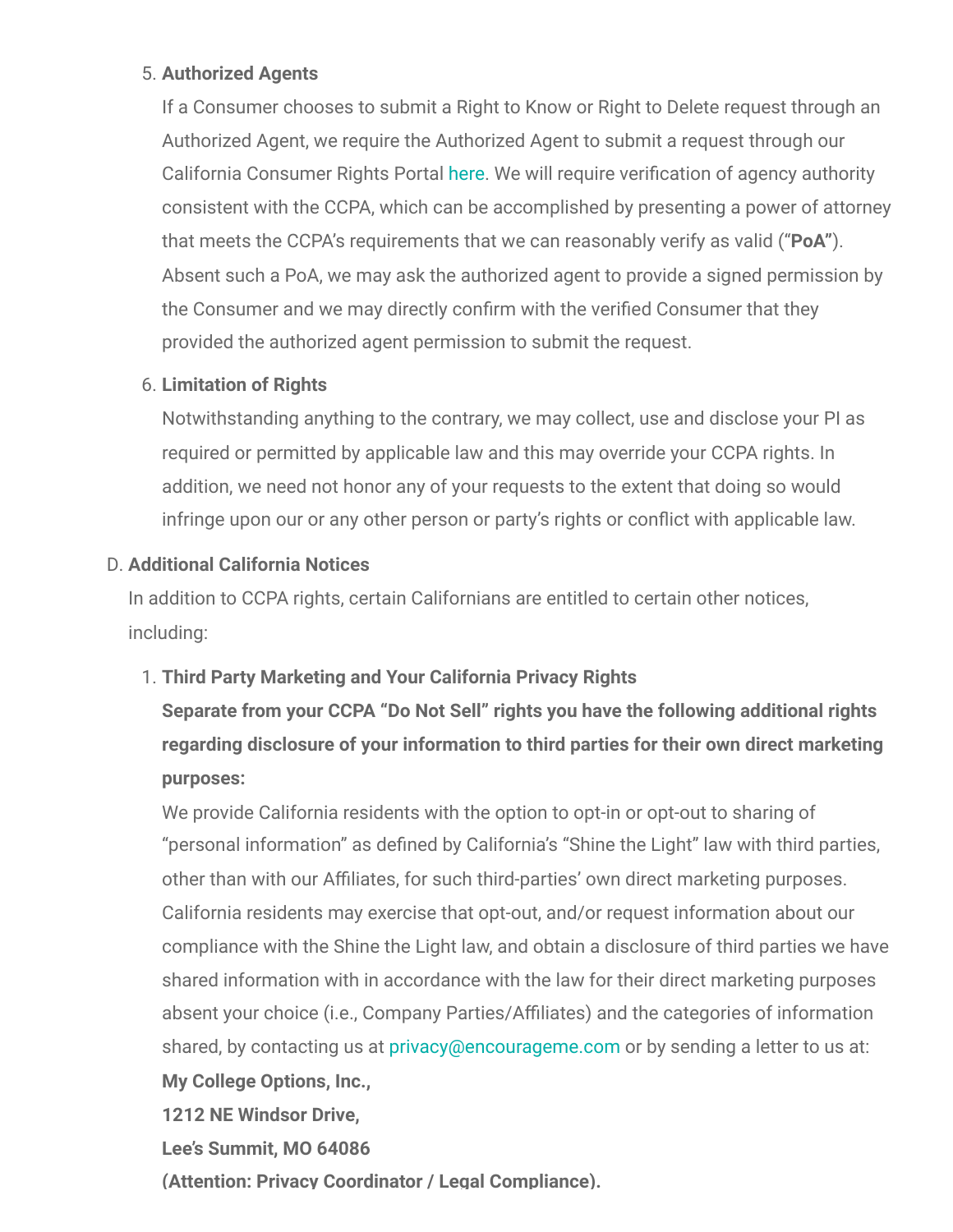Requests must include "California Privacy Rights Request" in the first line of the description and include your name, street address, city, state, and ZIP code. Please note that we are only required to respond to one request per customer each year, and we are not required to respond to requests made by means other than through the provided email address or mail address.

**( y g p )**

**As these rights and your CCPA rights are not the same and exist under different laws, you must exercise your rights under each law separately.**

#### <span id="page-16-0"></span>2. **Online Privacy Practices**

For more information on our online practices and your California rights specific to our online services, see our [Privacy Policy](https://encourageme.com/privacy-policy/). Without limitation, Californians that visit our online services are entitled to the following notices of their rights:

#### <span id="page-16-1"></span>a. **Tracking and Targeting**

When you visit our online services, we and third parties may use tracking technologies to collect usage information based on your device for a variety of purposes, including serving you advertising, based on your having visited our services or your activities across time and third-party locations. Some browsers may enable you to turn on or off a so-called "Do Not Track" signal. Because there is no industry consensus on what these signals should mean and how they should operate, we do not look for or respond to "Do Not Track" signals. For more information on tracking and targeting and your choices regarding these practices, see our [Privacy Policy](https://encourageme.com/privacy-policy/).

#### <span id="page-16-2"></span>b. **California Minors**

Any California residents under the age of eighteen (18) who have registered to use our online services, and who posted content or information on the service, can request removal by contacting us at [privacy@encourageme.com,](mailto:privacy@encourageme.com) detailing where the content or information is posted and attesting that you posted it. We will then make reasonably good faith efforts to remove the post from prospective public view or anonymize it, so the minor cannot be individually identified to the extent required by applicable law. This removal process cannot ensure complete or comprehensive removal. For instance, third parties may have republished or archived content by search engines and others that we do not control.

#### <span id="page-16-3"></span>II. **Nevada Residents**